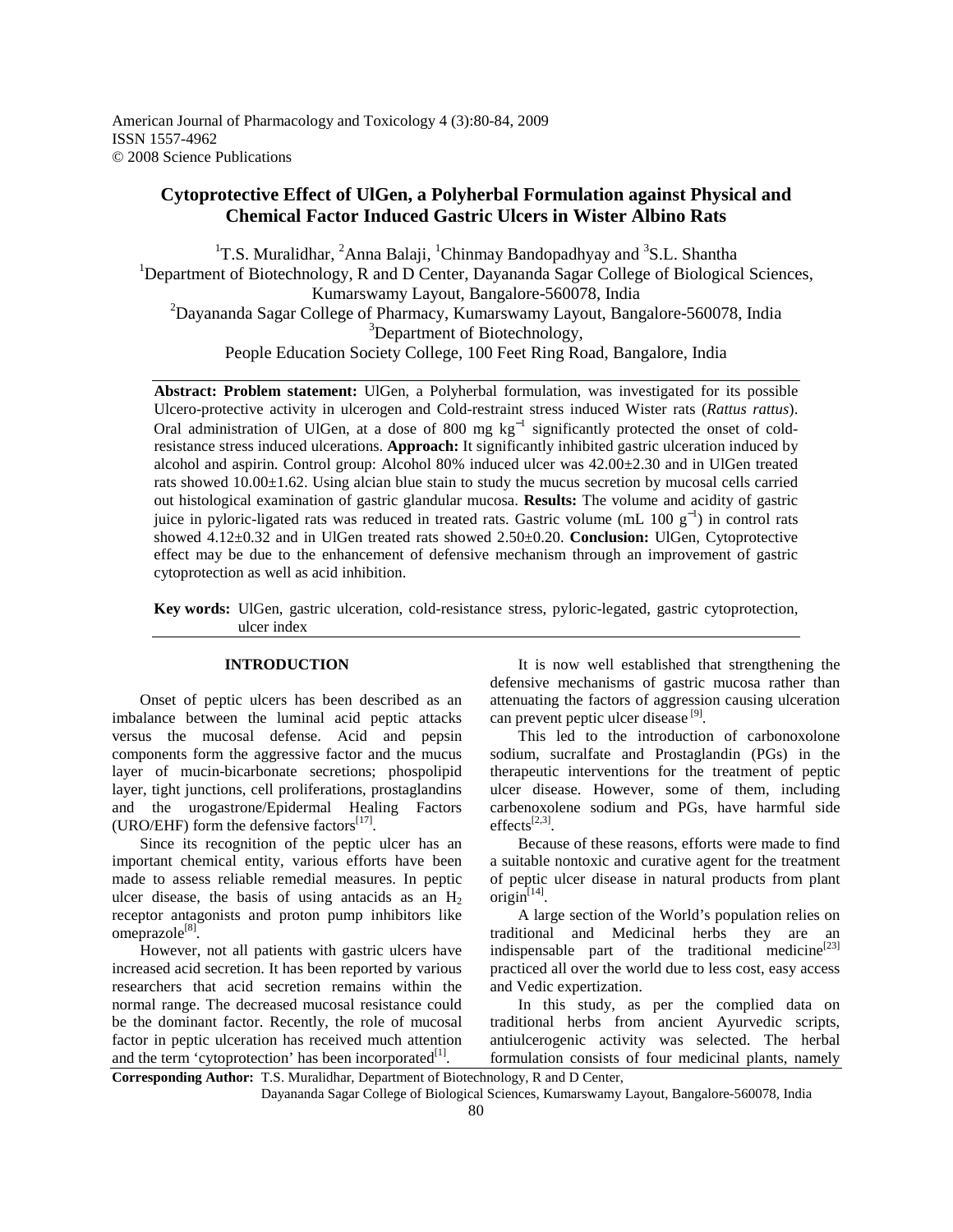*Glycyrrhiza glabra* (Papilionaceae; Root), *Saussurea lappa* (Compositae; Root), *Aegle marmelos* (Rutaceae; Fruit) and *Santalum album* (Santalaceae; Stem).

# **MATERIALS AND METHODS**

 Selected healthy animals of Wistar albino rats strain of either sex (180-220 g) were housed at room temperature of 22±2°C under a 12:12 light dark cycle and were fed a synthetic diet (Lipton India Ltd.). Water was allowed *ad libitum*.

 The plants constituents were procured from authentic sources and were identified and the voucher specimen was deposited in the herbarium of our Dept of Biotechnology. All plant powders were individually weighed in equal proportions and mixed. Drugs were administered as oral aqueous suspension and the animals of the control group received water as vehicle. Experimental gastric ulcers were produced in rats as follows:

**Drug induced gastric ulcers in rats:** Aspirin (0.2 g kg<sup>−</sup><sup>1</sup> for 3 days) and alcohol (1ml of 80% rats as a single dose) were administered once per day to groups of animals for the number of days specified $[6,10]$ . Animals of control group received water (10 mL  $\text{kg}^{-1}$ ) and test groups received UlGen (0.8  $g kg^{-1}$ ) for 10 days orally. From day 8 the animals received water/UlGen, 2 h prior to the administration of aspirin.

 Alcohol was administered on day 10, 2 h after administration of water/UlGen. Overnight fasted animals were sacrificed by cervical dislocation 1hr after the last dose of ulcerogen. The stomach was incised along the greater curvature and examined for ulcers.

**Cold-restraint stress induced ulcers:** UlGen  $(0.8 \text{ g kg}^{-1})$ , were administered orally for 7 days. On day 7 overnight fasted rats were restrained on a wooden plank 30 min after administration of test drugs and kept for 2 h in a refrigerator at  $4-6^{\circ}C^{[1]}$ . After the period of immobilization, the rats were sacrificed by cervical dislocation and the stomachs were removed for ulcer scoring.

**Pylorus ligated rats:** UlGen (0.8 g kg<sup>-1</sup>) was administered for a period of 7 days. On the day 7, after the last dose of UlGen, the rats were kept for 24 h fasting and care was taken to avoid coprophagy. Under light ether anesthesia, the abdomen was opened and pylorus was ligated without causing any damage to its blood supply. The stomach was replaced carefully and the abdominal wall was closed with interrupted sutures.

The animals were deprived of water during the postoperative period<sup>[20]</sup>. Four hours after ligation, Stomachs were dissected out and contents were collected into tubes. Volume, pH, free acid and total acid content $[15]$ of gastric juice were determined. The stomach was opened along the greater curvature and examined for ulcers.

**Estimation of gastric mucus barrier in rats:** The rats were with UlGen  $(0.8 \text{ g kg}^{-1})$  once per day orally for 7 days. On day 8 the over-night fasted rats were sacrificed and stomachs were removed. The glandular portion of the stomach was excised and opened along the lesser curvature. The everted stomachs were soaked for 2 h in 0.1% alcian blue dissolved in 0.16 M sodium acetate, adjusted to pH 5.8 with hydrochloric acid. Uncomplexed dye was removed by two successive washes at 15 and 45 min in 0.25 M sucrose. Dye complexed with mucus was diluted by immersion in 10 mL aliquots of 0.5 M magnesium-chloride or 2 h. The resulting blue solutions were shaken briefly with equal volumes of diethyl ether and the optical density of aqueous phase was measured at  $605 \text{ nm}^{5}$ . Using alcian blue stain to study the mucus secretion by mucosal cells carried out histological examination of gastric glandular mucosa.

The method of $[19]$  was used to evaluate the ulcer index. Statistical analyses were carried out by using Student's t-test for gastric ulcers.

#### **RESULTS**

 This project study was undertaken to study the anti-ulcerogenic effect of, a poly herbal preparation containing herbs that are mentioned in Ayurvedic scripts as a remedy for, 'Amlapitta', which closely resembles peptic ulcers $^{[21]}$ .

 UlGen was found to prove an antiulcerogenic property in experimental gastric ulcers in rats. UlGen significantly decreased the aspirin-induced ulcers index from  $25.00\pm1.20$  in the control group to  $15.00\pm2.02$  in the treated group (Table 1). There was a significant reduction in alcohol induced ulcer index from 42±2.30 in the control group to  $10.00 \pm 1.62$  in the treated group (Table 1).

Table 1: Effect of Ulgen on aspirin, alcohol and cold-restraint stress induced gastric ulcers in rats

|                          | Control        | <b>Treated Ulgen</b>        |
|--------------------------|----------------|-----------------------------|
| Aspirin 200 mg $Kg^{-1}$ | $25.00+1.20$   | $15.00 + 2.02$ <sup>#</sup> |
| Alcohol 80%              | $42.00+2.30$   | $10.00+1.62^{\circ}$        |
| Cold Restraint stress    | $31.50 + 2.00$ | $20.60 + 3.02$              |

Values are mean  $\pm$  SE (n = 6).  $\stackrel{\#}{\cdot}$  p<0.01;  $\degree$ : p<0.025;  $\stackrel{\bullet}{\cdot}$ : p<0.001. Compared with respective control group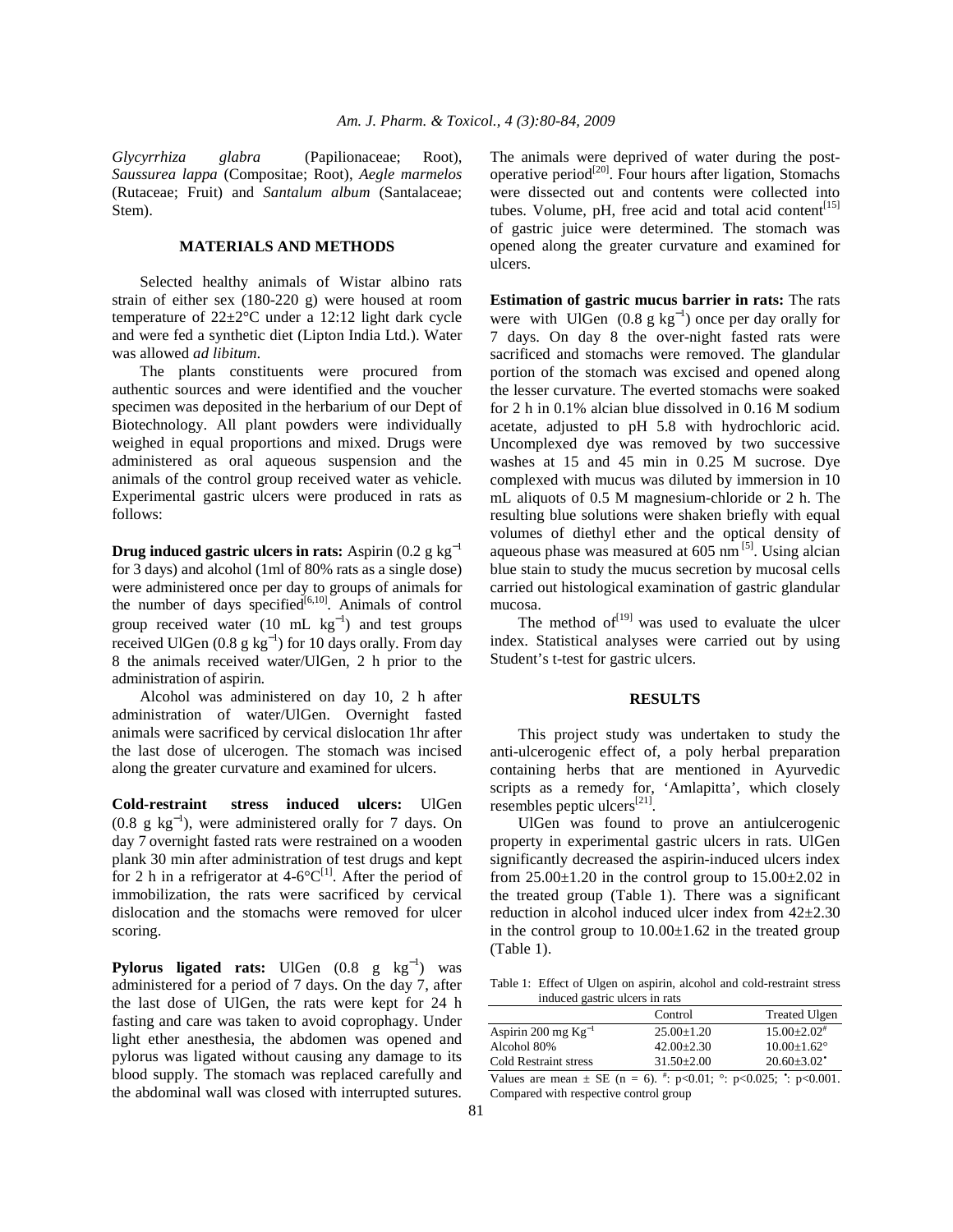| Am. J. Pharm. & Toxicol., 4 (3):80-84, 2009 |  |  |  |
|---------------------------------------------|--|--|--|
|---------------------------------------------|--|--|--|

| Table 2: Effect of Ulgen on gastric volume, free acid, total acid and ulcer index and ulcer index in pylorus ligated rats (n=10) |                                            |                                                  |                                                   |                |  |  |  |
|----------------------------------------------------------------------------------------------------------------------------------|--------------------------------------------|--------------------------------------------------|---------------------------------------------------|----------------|--|--|--|
| Group                                                                                                                            | Gastric volume (mL $100 \text{ mg}^{-1}$ ) | Free acid (M Eq 100 $g^{-1}$ 4 h <sup>-1</sup> ) | Total acid (M Eq 100 $g^{-1}$ 4 h <sup>-1</sup> ) | Ulcer index    |  |  |  |
| Control                                                                                                                          | $4.12 + 0.32*$                             | $385+32.10*$                                     | $492.30+27.50*$                                   | $30.02 + 0.5*$ |  |  |  |
| Ulgen treated                                                                                                                    | $2.50 \pm 0.20^*$                          | $215+21.60*$                                     | $321.25 + 30.07*$                                 | $16.50 + 3.2*$ |  |  |  |

Table 2: Effect of Ulgen on gastric volume, free acid, total acid and ulcer index and ulcer index in pylorus ligated rats (n=10)

\*: p<0.005; **٭**: p<0.025 as compared to control

 UlGen significantly reduced the volume of gastric juice, total acid, free acid and ulcer index as compared to the control group (Table 2).

#### **DISCUSSION**

 A significant improvement in total gastric barrier mucus was observed after UlGen treatment. The gastric mucin content in the control group was  $38.5 \pm 2.1$  as compared to 58.1±5.2 in the UlGen treated group. Alcian blue characteristically stains the sialomucin<sup>[4]</sup>. Intense staining of gastric mucosa by alcian blue at the apical region and in the deeper mucosal layer as compared to control indicates that UlGen treatment promotes mucus secretion by the mucosal cells (microphotograph: Stomachs).

 Peptic ulcer is now widely believed to be due to the imbalance between offensive acid-pepsin and defensive mucus factors. UlGen was found to increase the mucus and decrease the acid volume, free and total acid contents in the rats. These effects of UlGen in these ulcer models that influence the initiation and cytoprotection of ulceration may be considered as highly desirable properties of an anti-ulcerogenic drug. Duodenal ulcers produced by the injection of histamine $11$  into guinea pigs, are the result of contact of duodenum with the acid gastric juice so their incidence may change with the rate of emptying of stomach. On the other hand production of gastric ulcer would require the revitalizations of gastric mucosa by a high doe of histamine prior to the action of gastric juice. Even

before 1962 some authors insisted on different origins of experimental ulcers of the stomach and duodenum<sup>[7]</sup>. In another study the evaluation of

Aspirin+Pylorus Ligation (APL) and Alcohol (AL) induced acute gastric ulcer models and ulcer-healing activity using acetic acid-induced (AC) chronic ulcer model in rats. Both the antisecretory and cytoprotection hypothesis were evaluated. The antioxidant activity of *Jasminum grandiflorum* L. (JGLE) has been assayed by using *in vitro* methods like 2,2-diphenyl-1-picrylhydrazylhydrate (DPPH) assay<sup>[22]</sup>.

 Phytochemical investigation of *Byrsonima crassa* leaves consists of 5phenolic compounds may probably revealed antiulcerogenic effects; The MeOH extract reduced the ulceration by 93 and 99% only at the doses of 500 and 1000 mg  $kg^{-1}$ . The lower gastroprotective action (69%) was observed when animals were treated with CHCl<sub>3</sub> extract at the dose of 1000 mg kg<sup>-1[16]</sup>.

 Precise information on receptors and signal transduction mechanisms as well as on intramural neural and paracrine regulatory pathways has led to the development of new drugs capable of inhibiting acid secretion. These include antagonists that interact with stimulatory receptors (histamine H2-receptor antagonists, muscarinic receptor antagonists and gastrin receptor antagonists), agonists that interact with inhibitory receptors (somatostatin and prostaglandin E analogues) and irreversible inhibitors of the luminal enzyme,  $H+K(+)$ -ATPase<sup>[18]</sup>.

One study demonstrated that Corticotrophin-Releasing Factor (CRF) injected in a picomole amount into the cerebrospinal fluid acts within the brain to inhibit gastric emptying of a liquid meal through vagaldependentpathways<sup>[21]</sup>.

 The reduction in gastric fluid volume, total acidity and an increase in the pH of the gastric fluid in APL rats proved the anti secretary activity of JGLE. Additionally, JGLE completely healed the ulcer within 20 days of treatment in AC model as evidenced by histopathological studies<sup>[22]</sup>.

 In our study alcian blue stain is used to evaluate the extent of mucus secretion by mucosal cells carried out in histological and histochemical examination of gastric glandular mucosa revealed that as when compared to stress induced stomach (Control): lot of mucosal surface layer distortions and ulceration are visible, (Fig. 1). In Ulgen treated stomach rats, extensive mucus secretion were evident this could be due to drug response (Fig. 2).

 Bioassay-guided fractionation led to the isolation of two bioactive indole alkaloids called canthin-6-one (1) and 4-methoxycanthin-6-one (2). The alkaloid fraction and both alkaloids demonstrated potent antiulcerogenic effects when evaluated in gastric lesioninduced animals, Simaba ferruginea St. Hill (Simaroubaceae)[24] .

 Phytochemical investigation on hydroethanolic extract of the leaves (HEL) and bark (HEB) from the plant *Alchornea castaneaefolia* and enriched flavonoidic fraction led to the isolation of flavonoids glycosides as the main compounds, thus suggesting that these substances may be involved in the observed antiulcer activity<sup>[12]</sup>.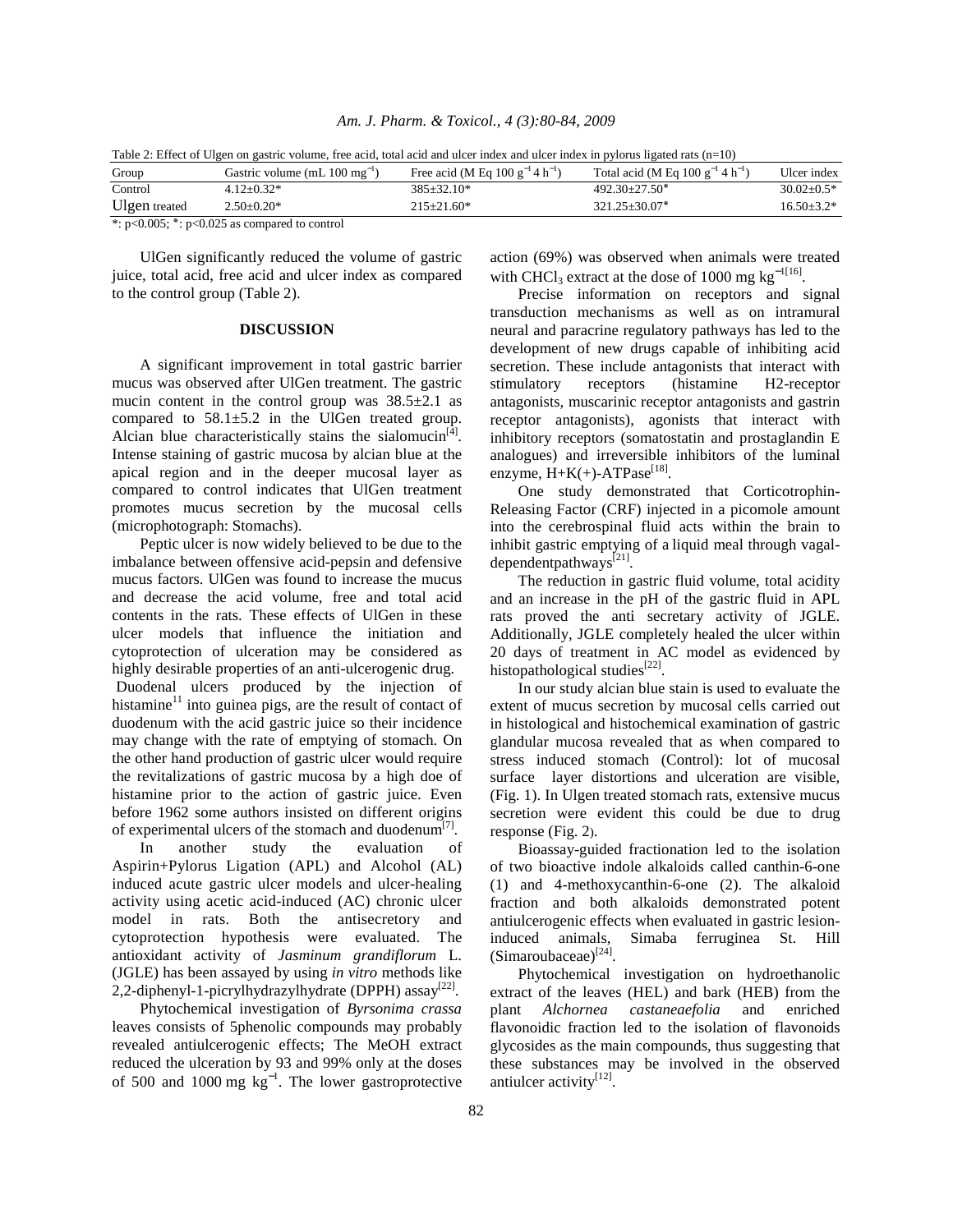

Fig. 1: Control: Stomach-stress induced ulcer  $($   $\leftarrow$   $)$ 



Fig. 2: Treated Ulgen: Ulcer protection  $(\leftarrow)$ ; (Stomach): Drug response

 *Solanum nigrum* (SNE) fruits extract significantly inhibits  $H + K$  (+)  $K$  +  $A$ TPase activity and decreases the gastrin secretion in EtOH-induced ulcer model.

 The severity of the reaction of ulcerogen and the reduction of ulcer size by SNE was evident by histological findings. SNE, thus, offers antiulcer activity by blocking acid secretion through inhibition of  $H (+)$ .

 K (+) ATPase and decrease of gastrin secretion. These results further suggest that SNE was found to possess antiulcerogenic as well as ulcer healing properties, which might also be due to its antisecretory  $\arctivity^{[13]}$ .

 The extracts of *Byrsonima crassa* leaves, phenolic compounds may probably acting as an antiulcerogenic  $effect^{[6]}$ .

 After Helicobacter pylori eradication was introduced and largely eliminated the need for maintenance therapy for peptic ulcer disease, Gastroesophageal Reflux Disease (GERD) became the main indication for prolonged gastric acid inhibition. The drug effect on GERD depends on the degree of acid inhibition, thus the efficacious proton pump inhibitors are preferred. The proton pump inhibitors

have few immediate side effects, the main concern being the profound hypoacidity and hypergastrinaemia they induce. Gastric hypoacidity also increases gut bacterial infections and the barrier function of acid against viral and prion infections requires further assessment<sup>[25]</sup>.

## **CONCLUSION**

 The experimental data concluded that, UlGen activity may be due to the enhancement of defensive mechanism through an improvement of gastric cytoprotection as well as acid inhibition.

## **ACKNOWLEDGEMENT**

 The researchers are extremely grateful to Dr. Premchandra Sagar, Vice Chairman, DSI and Dr. P.S. Rao. Director. Biological sciences. DSI. Bangalore-560078. India, for their immense guidance and support for this project.

#### **REFERENCES**

- 1. Aguwa, C.N. and G.C. Mittal, 1987. Study of antiulcer activity of an aqueous extract of leaves of *Pvrenaeaiitha Mandtii* (family-leacinaceae) using various model of experimental gastric ulcer in rat. Eur. J. Pharmacol., 74: 215-219. DOI: 10.1002/1099-1573(200012)14:8
- 2. Barrowman. J.A. and C.J. Pfeiffer, 1982. Carbenoxlone: A Critical Analysis of Its Clinical Value in Peptic Ulcer. In: Drugs and Peptic Ulcer, Pfeiffer, C.J. (Ed). CRC Press, Boca RATON, pp: 123-132. DOI: 10.1016/0378-8741(95)01414-4
- 3. Borella, L.E., K. Seethaler and W. Lipmann, 1979. Sucralfate: Antipeptic, antiulcer activities and antagonism of gastric emptying. Arzneimforsch, 29: 793-798. DOI: 10.1016/S0248-8663(85)80124-7
- 4. Brown, G.G., 1978. An Introduction to Histotechnology. 1st Edn., Appleton Century Crofts, New York, pp: 293-308.
- 5. Corney, S.J., S.N. Morrissay and R.J. Woods, 1974. A method for the quantitative estimation of gastric burner mucous. Proc. Physiol. Soc., 242: 116-117. http://jp.physoc.org/cgi/content/citation/242/2/116
- 6. Derelanko, M.J. and J.F. Long, 1981. Carbenoxolone sodium protects gastric mucosa against ethanol induce necrosis. Proc. Soc. Exp. Biol. Med., 166: 394-397. PMID: 7208496
- 7. Holz. S., 1968. Drug action on digestive system. Ann. Rev. Pharmacol., 8: 171-186. DOI: 10.1146/annurev.pa.08.040168.001131